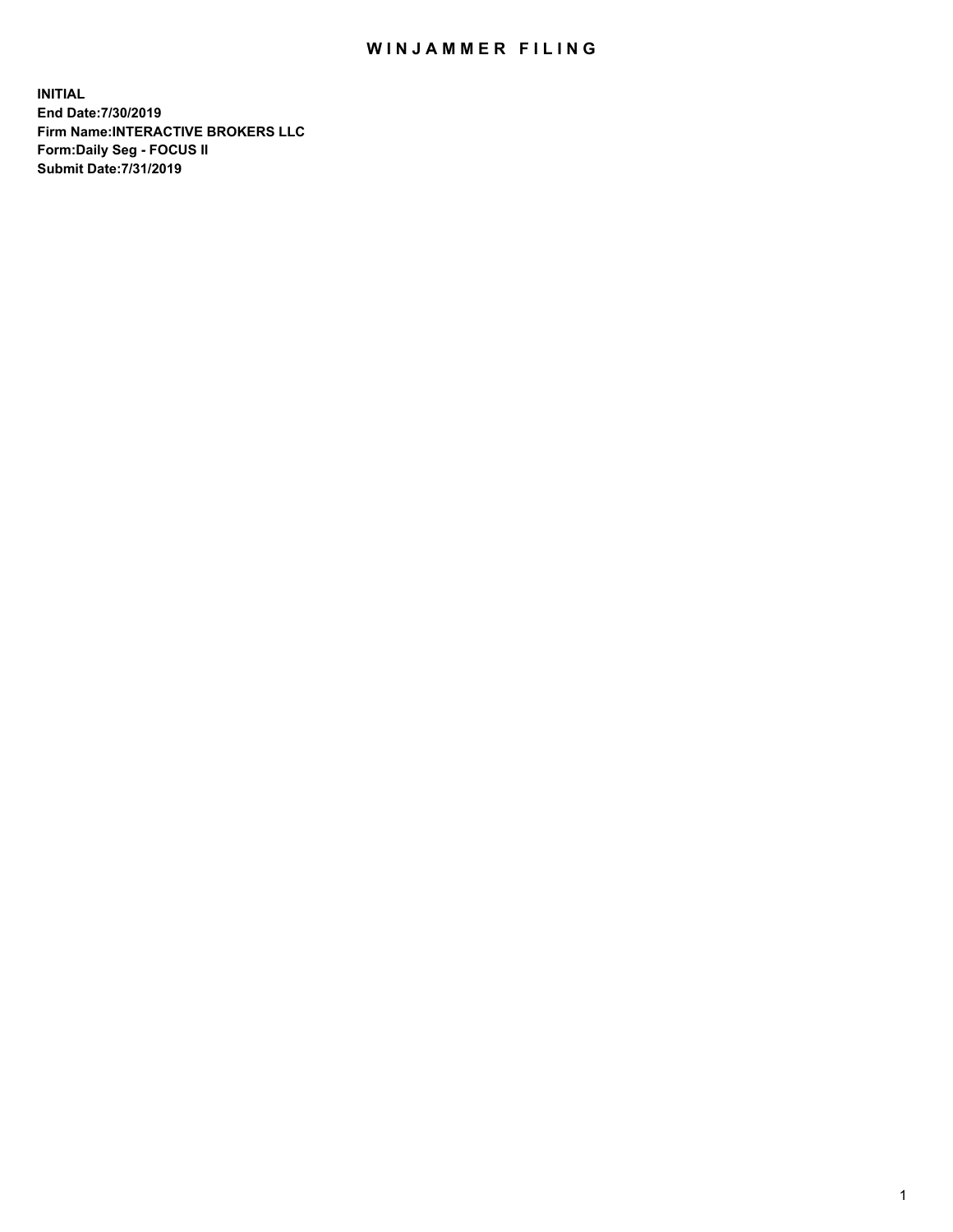**INITIAL End Date:7/30/2019 Firm Name:INTERACTIVE BROKERS LLC Form:Daily Seg - FOCUS II Submit Date:7/31/2019 Daily Segregation - Cover Page**

| Name of Company                                                                                                                                                                                                                                                                                                                | <b>INTERACTIVE BROKERS LLC</b>                                                                  |
|--------------------------------------------------------------------------------------------------------------------------------------------------------------------------------------------------------------------------------------------------------------------------------------------------------------------------------|-------------------------------------------------------------------------------------------------|
| <b>Contact Name</b>                                                                                                                                                                                                                                                                                                            | James Menicucci                                                                                 |
| <b>Contact Phone Number</b>                                                                                                                                                                                                                                                                                                    | 203-618-8085                                                                                    |
| <b>Contact Email Address</b>                                                                                                                                                                                                                                                                                                   | jmenicucci@interactivebrokers.c<br>om                                                           |
| FCM's Customer Segregated Funds Residual Interest Target (choose one):<br>a. Minimum dollar amount: ; or<br>b. Minimum percentage of customer segregated funds required:% ; or<br>c. Dollar amount range between: and; or<br>d. Percentage range of customer segregated funds required between:% and%.                         | $\overline{\mathbf{0}}$<br>$\overline{\mathbf{0}}$<br>155,000,000 245,000,000<br>0 <sub>0</sub> |
| FCM's Customer Secured Amount Funds Residual Interest Target (choose one):<br>a. Minimum dollar amount: ; or<br>b. Minimum percentage of customer secured funds required:%; or<br>c. Dollar amount range between: and; or<br>d. Percentage range of customer secured funds required between:% and%.                            | $\overline{\mathbf{0}}$<br>$\overline{\mathbf{0}}$<br>80,000,000 120,000,000<br>0 <sub>0</sub>  |
| FCM's Cleared Swaps Customer Collateral Residual Interest Target (choose one):<br>a. Minimum dollar amount: ; or<br>b. Minimum percentage of cleared swaps customer collateral required:% ; or<br>c. Dollar amount range between: and; or<br>d. Percentage range of cleared swaps customer collateral required between:% and%. | $\frac{0}{0}$<br>$\underline{0}$ $\underline{0}$<br>0 <sub>0</sub>                              |

Attach supporting documents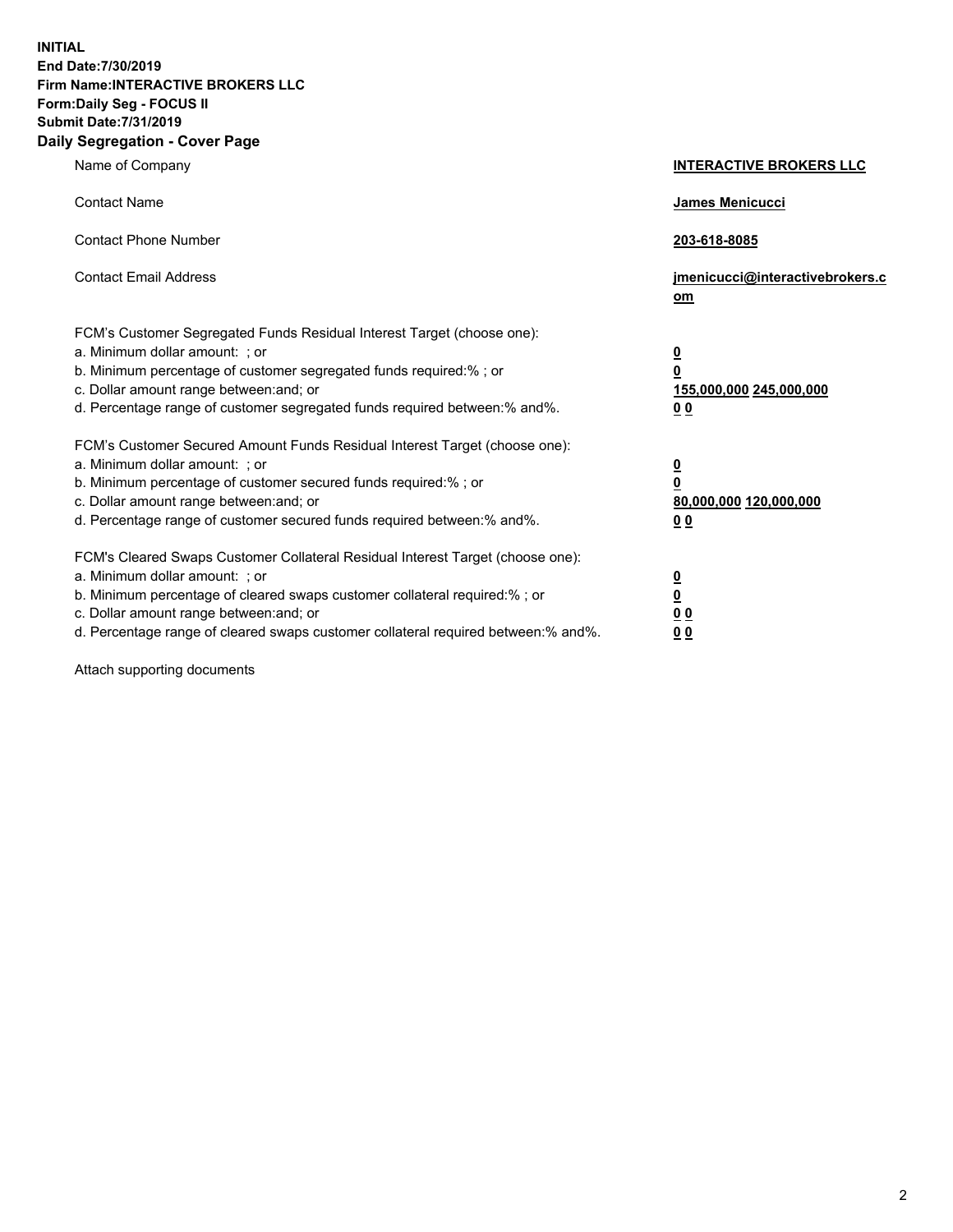## **INITIAL End Date:7/30/2019 Firm Name:INTERACTIVE BROKERS LLC Form:Daily Seg - FOCUS II Submit Date:7/31/2019 Daily Segregation - Secured Amounts**

|                | Daily Ocglegation - Occuled Aniounts                                                                       |                                                      |
|----------------|------------------------------------------------------------------------------------------------------------|------------------------------------------------------|
|                | Foreign Futures and Foreign Options Secured Amounts                                                        |                                                      |
|                | Amount required to be set aside pursuant to law, rule or regulation of a foreign                           | $0$ [7305]                                           |
|                | government or a rule of a self-regulatory organization authorized thereunder                               |                                                      |
| $\mathbf{1}$ . | Net ledger balance - Foreign Futures and Foreign Option Trading - All Customers                            |                                                      |
|                | A. Cash                                                                                                    | 472,404,742 [7315]                                   |
|                | B. Securities (at market)                                                                                  | $0$ [7317]                                           |
| 2.             | Net unrealized profit (loss) in open futures contracts traded on a foreign board of trade                  | 14,482,783 [7325]                                    |
| 3.             | Exchange traded options                                                                                    |                                                      |
|                | a. Market value of open option contracts purchased on a foreign board of trade                             | 66,551 [7335]                                        |
|                | b. Market value of open contracts granted (sold) on a foreign board of trade                               | -29,087 [7337]                                       |
| 4.             | Net equity (deficit) (add lines 1. 2. and 3.)                                                              | 486,924,989 [7345]                                   |
| 5.             | Account liquidating to a deficit and account with a debit balances - gross amount                          | 86,223 [7351]                                        |
|                | Less: amount offset by customer owned securities                                                           | 0 [7352] 86,223 [7354]                               |
| 6.             | Amount required to be set aside as the secured amount - Net Liquidating Equity                             | 487,011,212 [7355]                                   |
|                | Method (add lines 4 and 5)                                                                                 |                                                      |
| 7.             | Greater of amount required to be set aside pursuant to foreign jurisdiction (above) or line                | 487,011,212 [7360]                                   |
|                | 6.                                                                                                         |                                                      |
|                | FUNDS DEPOSITED IN SEPARATE REGULATION 30.7 ACCOUNTS                                                       |                                                      |
| 1.             | Cash in banks                                                                                              |                                                      |
|                | A. Banks located in the United States                                                                      | 120,283,359 [7500]                                   |
|                | B. Other banks qualified under Regulation 30.7                                                             | 0 [7520] 120,283,359 [7530]                          |
| 2.             | Securities                                                                                                 |                                                      |
|                | A. In safekeeping with banks located in the United States                                                  | 413,948,588 [7540]                                   |
|                | B. In safekeeping with other banks qualified under Regulation 30.7                                         | 0 [7560] 413,948,588 [7570]                          |
| 3.             | Equities with registered futures commission merchants                                                      |                                                      |
|                | A. Cash                                                                                                    | $0$ [7580]                                           |
|                | <b>B.</b> Securities                                                                                       | $0$ [7590]                                           |
|                | C. Unrealized gain (loss) on open futures contracts                                                        | $0$ [7600]                                           |
|                | D. Value of long option contracts                                                                          | $0$ [7610]                                           |
|                | E. Value of short option contracts                                                                         | 0 [7615] 0 [7620]                                    |
| 4.             | Amounts held by clearing organizations of foreign boards of trade                                          |                                                      |
|                | A. Cash                                                                                                    | $0$ [7640]                                           |
|                | <b>B.</b> Securities                                                                                       | $0$ [7650]                                           |
|                | C. Amount due to (from) clearing organization - daily variation                                            | $0$ [7660]                                           |
|                | D. Value of long option contracts                                                                          | $0$ [7670]                                           |
|                | E. Value of short option contracts                                                                         | 0 [7675] 0 [7680]                                    |
| 5.             | Amounts held by members of foreign boards of trade                                                         |                                                      |
|                | A. Cash                                                                                                    | 73,050,312 [7700]                                    |
|                | <b>B.</b> Securities                                                                                       | $0$ [7710]                                           |
|                | C. Unrealized gain (loss) on open futures contracts                                                        | 7,864,547 [7720]                                     |
|                | D. Value of long option contracts                                                                          | 66,551 [7730]                                        |
|                | E. Value of short option contracts                                                                         | <mark>-29,087</mark> [7735] <b>80,952,323</b> [7740] |
| 6.             | Amounts with other depositories designated by a foreign board of trade                                     | 0 [7760]                                             |
| 7.             | Segregated funds on hand                                                                                   | $0$ [7765]                                           |
| 8.             | Total funds in separate section 30.7 accounts                                                              | 615,184,270 [7770]                                   |
| 9.             | Excess (deficiency) Set Aside for Secured Amount (subtract line 7 Secured Statement<br>Page 1 from Line 8) | 128,173,058 [7380]                                   |
| 10.            | Management Target Amount for Excess funds in separate section 30.7 accounts                                | 80,000,000 [7780]                                    |
| 11.            | Excess (deficiency) funds in separate 30.7 accounts over (under) Management Target                         | 48,173,058 [7785]                                    |
|                |                                                                                                            |                                                      |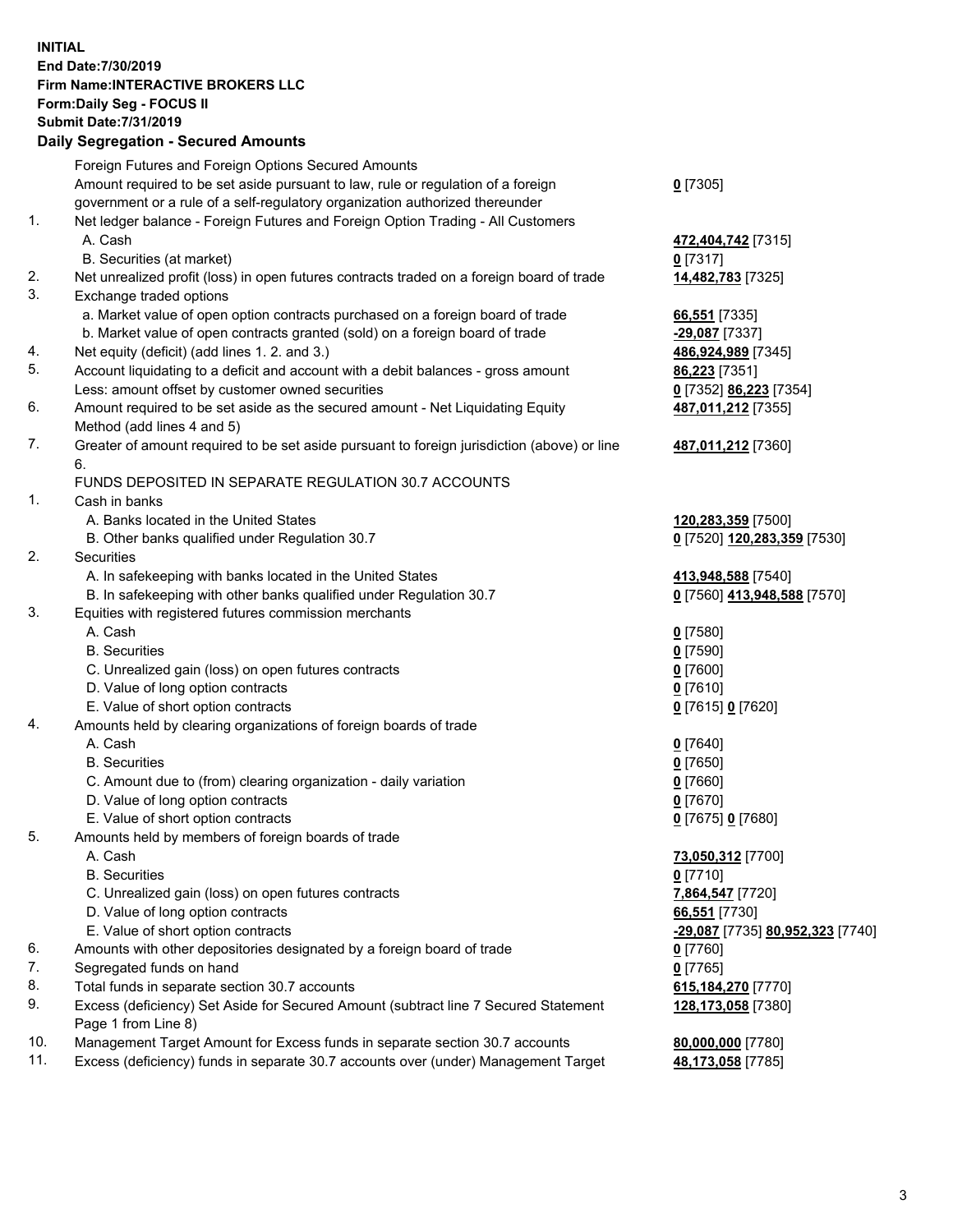**INITIAL End Date:7/30/2019 Firm Name:INTERACTIVE BROKERS LLC Form:Daily Seg - FOCUS II Submit Date:7/31/2019 Daily Segregation - Segregation Statement** SEGREGATION REQUIREMENTS(Section 4d(2) of the CEAct) 1. Net ledger balance A. Cash **4,018,205,015** [7010] B. Securities (at market) **0** [7020] 2. Net unrealized profit (loss) in open futures contracts traded on a contract market **-50,194,302** [7030] 3. Exchange traded options A. Add market value of open option contracts purchased on a contract market **191,214,691** [7032] B. Deduct market value of open option contracts granted (sold) on a contract market **-225,340,898** [7033] 4. Net equity (deficit) (add lines 1, 2 and 3) **3,933,884,506** [7040] 5. Accounts liquidating to a deficit and accounts with debit balances - gross amount **1,218,001** [7045] Less: amount offset by customer securities **0** [7047] **1,218,001** [7050] 6. Amount required to be segregated (add lines 4 and 5) **3,935,102,507** [7060] FUNDS IN SEGREGATED ACCOUNTS 7. Deposited in segregated funds bank accounts A. Cash **818,734,594** [7070] B. Securities representing investments of customers' funds (at market) **2,098,835,110** [7080] C. Securities held for particular customers or option customers in lieu of cash (at market) **0** [7090] 8. Margins on deposit with derivatives clearing organizations of contract markets A. Cash **5,367,335** [7100] B. Securities representing investments of customers' funds (at market) **1,241,885,874** [7110] C. Securities held for particular customers or option customers in lieu of cash (at market) **0** [7120] 9. Net settlement from (to) derivatives clearing organizations of contract markets **7,008,670** [7130] 10. Exchange traded options A. Value of open long option contracts **191,137,550** [7132] B. Value of open short option contracts **-225,317,148** [7133] 11. Net equities with other FCMs A. Net liquidating equity **0** [7140] B. Securities representing investments of customers' funds (at market) **0** [7160] C. Securities held for particular customers or option customers in lieu of cash (at market) **0** [7170] 12. Segregated funds on hand **0** [7150] 13. Total amount in segregation (add lines 7 through 12) **4,137,651,985** [7180] 14. Excess (deficiency) funds in segregation (subtract line 6 from line 13) **202,549,478** [7190] 15. Management Target Amount for Excess funds in segregation **155,000,000** [7194] **47,549,478** [7198]

16. Excess (deficiency) funds in segregation over (under) Management Target Amount Excess